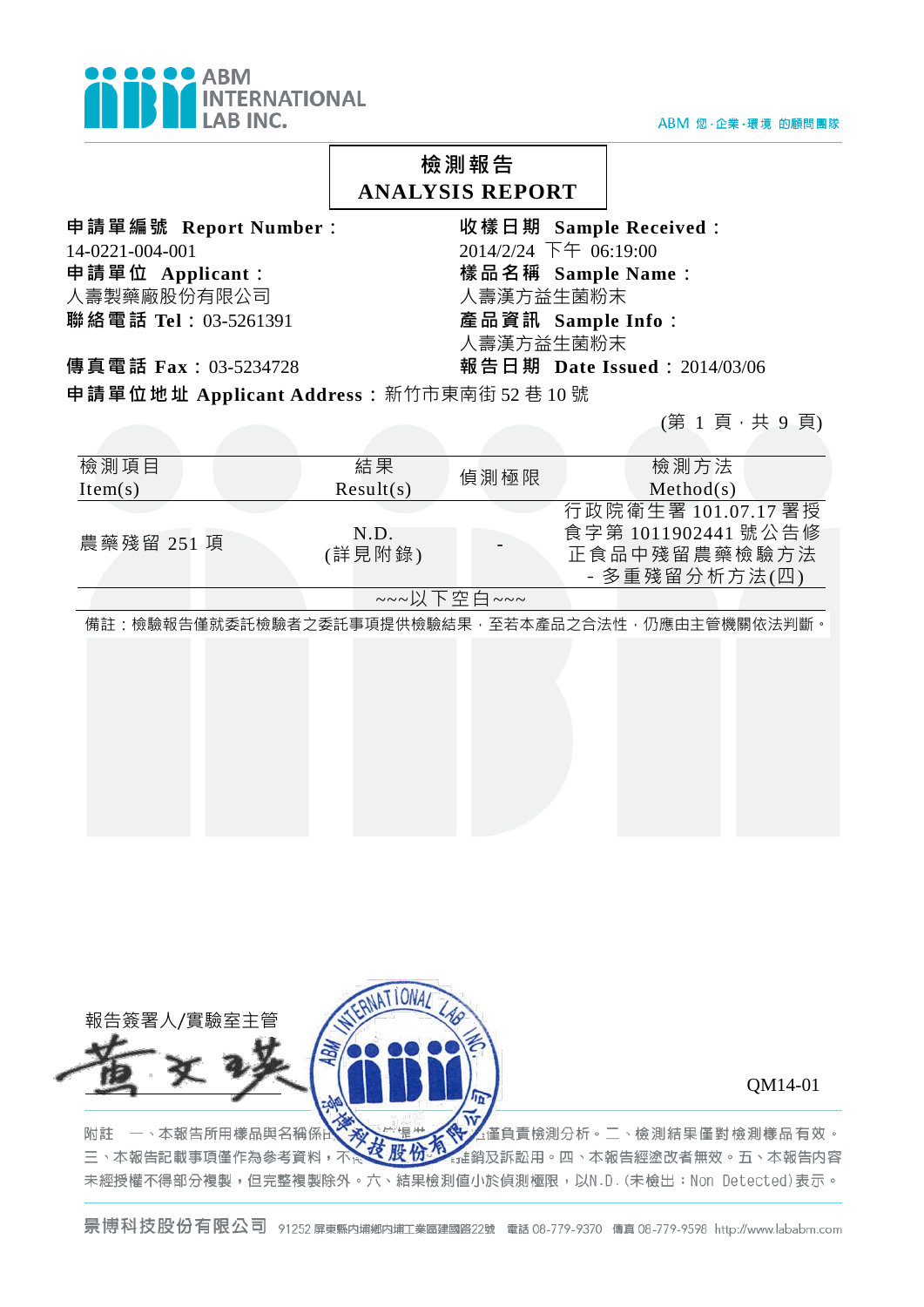

## 檢測報告 **ANALYSIS REPORT**

申請單編號 **Report Number**: 14-0221-004-001 申請單位 **Applicant**: 人壽製藥廠股份有限公司

收樣日期 **Sample Received**: 2014/2/24 下午 06:19:00 樣品名稱 **Sample Name**: 人壽漢方益生菌粉末 聯絡電話 **Tel**:03-5261391 產品資訊 **Sample Info**: 人壽漢方益生菌粉末 傳真電話 **Fax**:03-5234728 報告日期 **Date Issued**:2014/03/06

申請單位地址 **Applicant Address**:新竹市東南街 52 巷 10 號

(第 2 頁,共 9 頁)

附錄:

| 序號             | 分析項目                     | 檢驗<br>結果 | M.D.L.<br>(mg/kg)     | 序號              | 分析項目                   | 檢驗<br>結果 | M.D.L.<br>(mg/kg) |
|----------------|--------------------------|----------|-----------------------|-----------------|------------------------|----------|-------------------|
| 1              | 3-酮加保扶 3-keto carbofuran | N.D.     | 0.01                  | $\overline{21}$ | 環克座 Cyproconazole      | N.D.     | 0.01              |
| $\overline{2}$ | 3-羥基加保扶 3-OH carbofuran  | N.D.     | 0.01                  | 22              | 雙特松 Dicrotophos        | N.D.     | 0.01              |
| 3              | 亞滅培 Acetamiprid          | N.D.     | 0.01                  | 23              | 達滅芬 Dimethomorph       | N.D.     | 0.01              |
| 4              | 拉草 Alachlor              | N.D.     | 0.01                  | 24              | 大芬滅 Diphenamid         | N.D.     | 0.01              |
| 5              | 得滅克 Aldicarb             | N.D.     | 0.01                  | 25              | 護粒松 Edifenphos         | N.D.     | 0.01              |
| 6              | 得滅克碸 Aldicarb sulfone    | N.D.     | 0.01                  | 26              | 莫多草 Metolachlor        | N.D.     | 0.01              |
| 7              | 得滅克亞碸 Aldicarb sulfoxide | N.D.     | 0.01                  | 27              | 益多松 Etrimfos           | N.D.     | 0.05              |
| 8              | 亞烈寧 Allethrin            | N.D.     | 0.01                  | 28              | 芬殺蟎 Fenazaquin         | N.D.     | 0.01              |
| 9              | 亞托敏 Azoxystrobin         | N.D.     | 0.01                  | 29              | 基滅必蝨 Fenobucarb        | N.D.     | 0.01              |
| 10             | 免敵克 Bendiocarb           | N.D.     | 0.01                  | 30              | 芬普蟎 Fenpyroximate      | N.D.     | 0.01              |
| 11             | 免扶克 Benfuracarb          | N.D.     | 0.01                  | 31              | 芬普尼 Fipronil           | N.D.     | 0.005             |
| 12             | 比多農 Bitertanol           | N.D.     | 0.05                  | 32              | 氟芬隆 Flufenoxuron       | N.D.     | 0.01              |
| 13             | 丁基拉草 Butachlor           | N.D.     | 0.01                  | 33              | 護矽得 Flusilazole        | N.D.     | 0.01              |
| 14             | 佈嘉信 Butocarboxim         | N.D.     | 0.01                  | 34              | 福多寧 Flutolanil         | N.D.     | 0.01              |
| 15             | 賽福寧 Triforine            | N.D.     | 0.025                 | 35              | 護汰芬 Flutriafol         | N.D.     | 0.01              |
| 16             | 貝芬替 Carbendazim          | N.D.     | 0.01                  | 36              | 合芬寧 Halfenprox         | N.D.     | 0.05              |
| 17             | 加保扶 Carbofuran           | N.D.     | 0.01                  | 37              | 甲基合氯氟 Haloxyfop-methyl | N.D.     | 0.01              |
| 18             | 丁基加保扶 Carbosulfan        | N.D.     | 0.01                  | 38              | 飛達松 Heptenophos        | N.D.     | 0.01              |
| 19             | 可尼丁 Clothianidin         | N.D.     | 0.01                  | 39              | 六伏隆 Hexaflumuron       | N.D.     | 0.05              |
| 20             | 賽座滅 Cyazofamid           | NAT      | 0.891<br><b>TUITA</b> | 40              | 合賽多 Hexythiazox        | N.D.     | 0.05              |



懂負責檢測分析。二、檢測結果僅對檢測樣品有效。 附註 一、本報告所用樣品與名稱係 三、本報告記載事項僅作為參考資料 **挂銷及訴訟用。四、本報告經塗改者無效。五、本報告内容** 未經授權不得部分複製,但完整複製除外。六、結果檢測值小於偵測極限,以N.D.(未檢出;Non Detected)表示。

景博科技股份有限公司 91252 屏東縣内埔鄉内埔工業區建國路22號 電話 08-779-9370 傳真 08-779-9598 http://www.lababm.com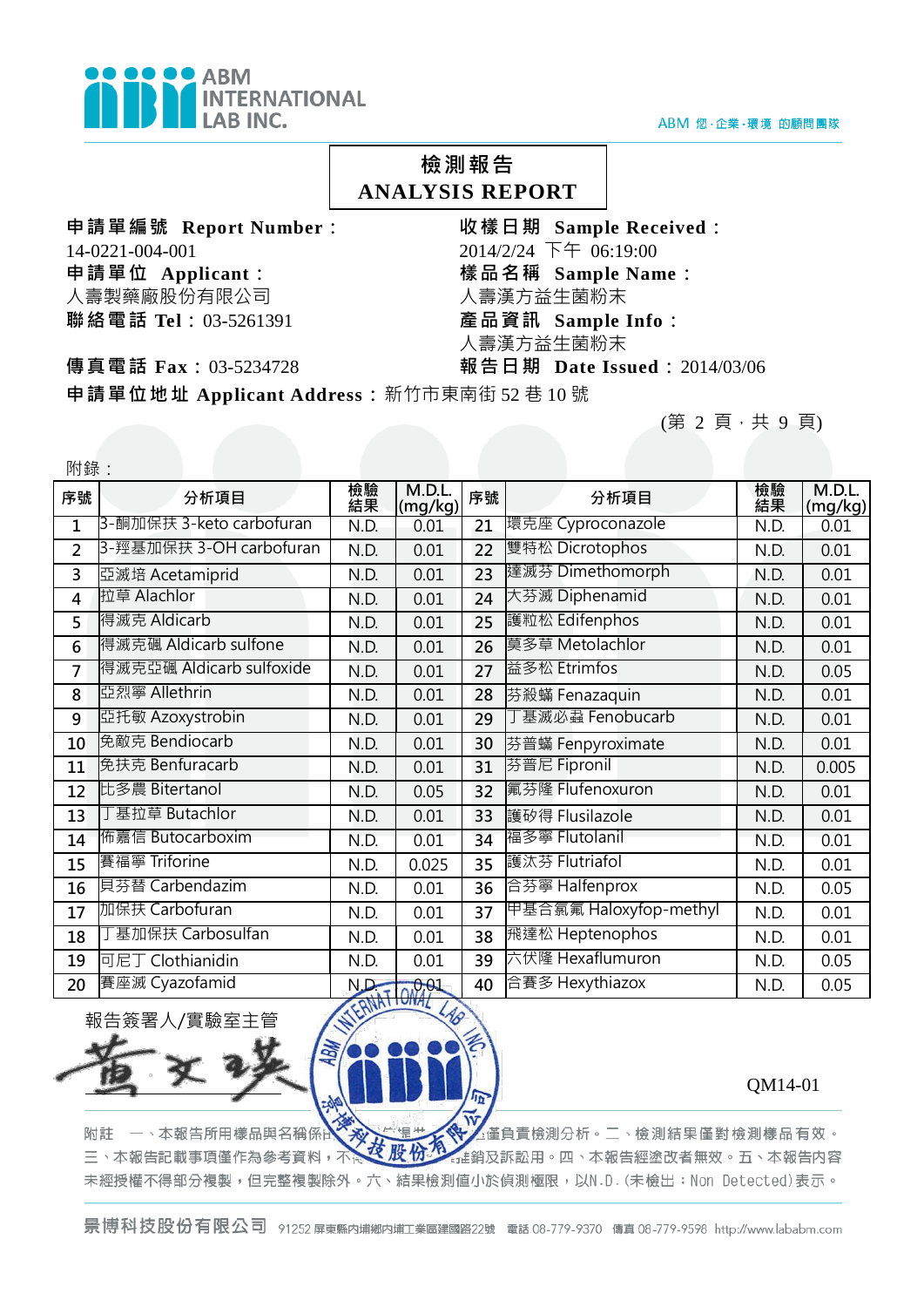

## 檢測報告 **ANALYSIS REPORT**

申請單編號 **Report Number**: 14-0221-004-001 申請單位 **Applicant**: 人壽製藥廠股份有限公司

收樣日期 **Sample Received**: 2014/2/24 下午 06:19:00 樣品名稱 **Sample Name**: 人壽漢方益生菌粉末 聯絡電話 **Tel**:03-5261391 產品資訊 **Sample Info**: 人壽漢方益生菌粉末 傳真電話 **Fax**:03-5234728 報告日期 **Date Issued**:2014/03/06

申請單位地址 **Applicant Address**:新竹市東南街 52 巷 10 號

(第 3 頁,共 9 頁)

| 序號 | 分析項目                | 檢驗<br>結果 | M.D.L.<br>(mg/kg) | 序號 | 分析項目                 | 檢驗<br>結果 | M.D.L.<br>(mg/kg) |
|----|---------------------|----------|-------------------|----|----------------------|----------|-------------------|
| 41 | 易胺座 Imibenconazole  | N.D.     | 0.05              | 61 | 巴克素 Paclobutrazol    | N.D.     | 0.01              |
| 42 | 益達胺 Imidacloprid    | N.D.     | 0.01              | 62 | 賓克隆 Pencycuron       | N.D.     | 0.01              |
| 43 | 因得克 Indoxacarb      | N.D.     | 0.01              | 63 | 施得圃 Pendimethalin    | N.D.     | 0.01              |
| 44 | 依殺松 Isazofos        | N.D.     | 0.01              | 64 | 比加普 Pirimicarb       | N.D.     | 0.01              |
| 45 | 亞芬松 Isofenphos      | N.D.     | 0.01              | 65 | 普滅克 Promecarb        | N.D.     | 0.01              |
| 46 | 滅必蝨 Isoprocarb      | N.D.     | 0.01              | 66 | 除草靈 Propanil         | N.D.     | 0.01              |
| 47 | 克收欣 Kresoxim-methyl | N.D.     | 0.01              | 67 | 加護松 Propaphos        | N.D.     | 0.01              |
| 48 | 滅芬草 Mefenacet       | N.D.     | 0.01              | 68 | 安丹 Propoxur          | N.D.     | 0.01              |
| 49 | 滅普寧 Mepronil        | N.D.     | 0.01              | 69 | 百利普芬 Pyriproxyfen    | N.D.     | 0.01              |
| 50 | 滅賜克 Methiocarb      | N.D.     | 0.01              | 70 | 百快隆 Pyroquilon       | N.D.     | 0.01              |
| 51 | 納乃得 Methomyl        | N.D.     | 0.01              | 71 | 快伏草 Quizalofop-ethyl | N.D.     | 0.01              |
| 52 | 殺丹 Thiobencarb      | N.D.     | 0.01              | 72 | 得克利 Tebuconazole     | N.D.     | 0.01              |
| 53 | 治滅蝨 Metolcarb       | N.D.     | 0.01              | 73 | 四克利 Tetraconazole    | N.D.     | 0.01              |
| 54 | 滅必淨 Metribuzin      | N.D.     | 0.05              | 74 | 治滅寧 Tetramethrin     | N.D.     | 0.01              |
| 55 | 稻得壯 Molinate        | N.D.     | 0.01              | 75 | 腐絕 Thiabendazole     | N.D.     | 0.01              |
| 56 | 滅落脫 Napropamide     | N.D.     | 0.01              | 76 | 賽速安 Thiamethoxam     | N.D.     | 0.01              |
| 57 | 尼瑞莫 Nuarimol        | N.D.     | 0.05              | 77 | 普得松 Ditalimfos       | N.D.     | 0.025             |
| 58 | 樂滅草 Oxadiazon       | N.D.     | 0.01              | 78 | 品松 EPN               | N.D.     | 0.01              |
| 59 | 歐殺滅 Oxamyl          | N.D.     | 0.01              | 79 | 硫敵克 Thiodicarb       | N.D.     | 0.01              |
| 60 | 嘉保信 Oxycarboxine    | N.D.     | 0.01              | 80 | ∃泰隆 Triadimenol      | N.D.     | 0.05              |

 報告簽署人/實驗室主管  $OM14-01$ 

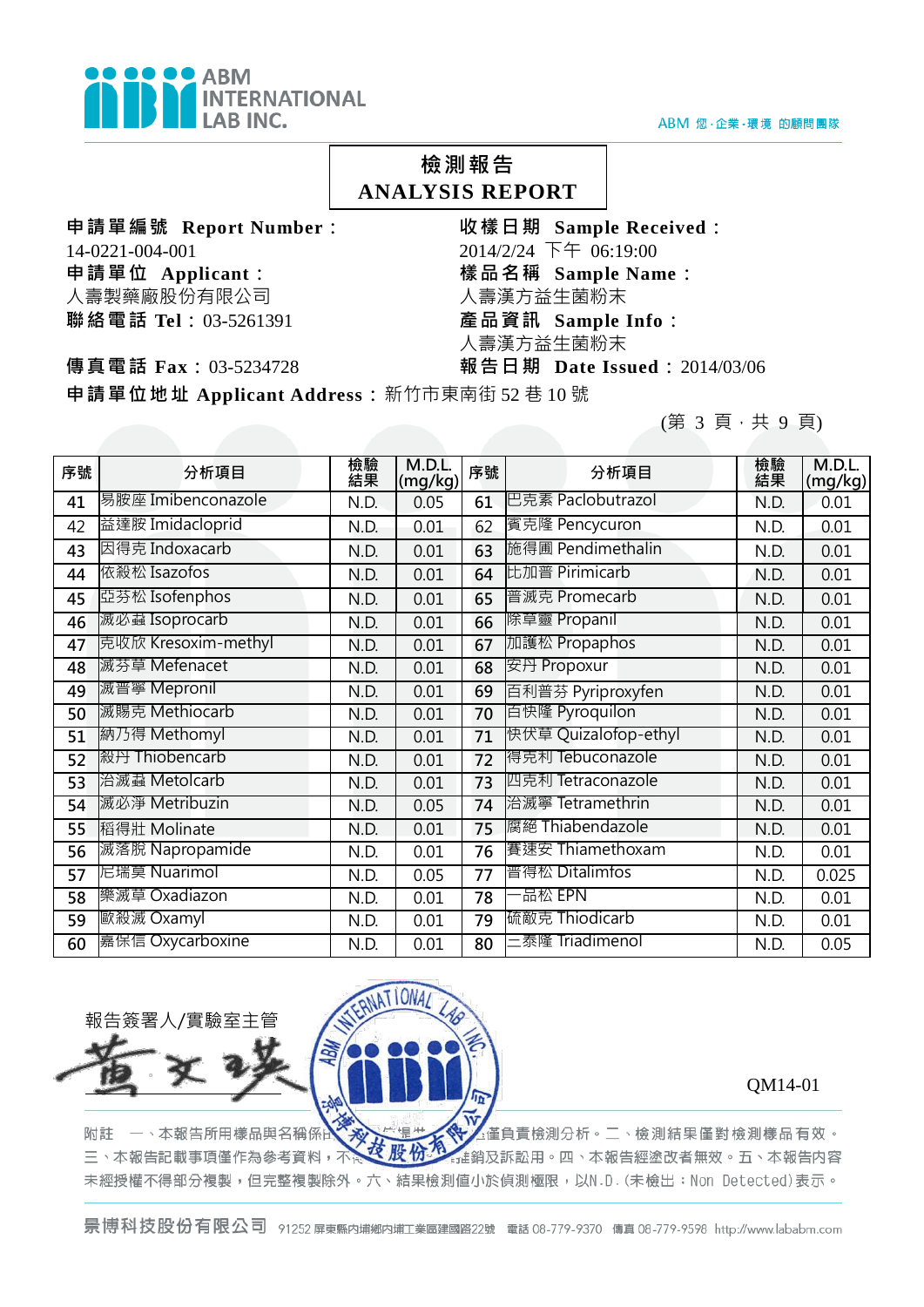

## 檢測報告 **ANALYSIS REPORT**

申請單編號 **Report Number**: 14-0221-004-001 申請單位 **Applicant**: 人壽製藥廠股份有限公司

收樣日期 **Sample Received**: 2014/2/24 下午 06:19:00 樣品名稱 **Sample Name**: 人壽漢方益生菌粉末 聯絡電話 **Tel**:03-5261391 產品資訊 **Sample Info**: 人壽漢方益生菌粉末 傳真電話 **Fax**:03-5234728 報告日期 **Date Issued**:2014/03/06

申請單位地址 **Applicant Address**:新竹市東南街 52 巷 10 號

(第 4 頁 · 共 9 頁)

| 序號  | 分析項目                      | 檢驗<br>結果 | M.D.L.<br>(mg/kg) | 序號  | 分析項目              | 檢驗<br>結果 | M.D.L.<br>(mg/kg) |
|-----|---------------------------|----------|-------------------|-----|-------------------|----------|-------------------|
| 81  | 氟敏 Trifloxystrobin        | N.D.     | 0.01              | 101 | 大滅松 Dimethoate    | N.D.     | 0.02              |
| 82  | 賽福座 Triflumizole          | N.D.     | 0.01              | 102 | 硫松 Disulfoton     | N.D.     | 0.01              |
| 83  | 滅克蝨 XMC                   | N.D.     | 0.01              | 103 | 益滅松 Phosmet       | N.D.     | 0.02              |
| 84  | · 四地 2,4-D                | N.D.     | 0.01              | 104 | 福賜米松 Phosphamidon | N.D.     | 0.05              |
| 85  | 本達隆 Bentazone             | N.D.     | 0.01              | 105 | 愛殺松 Ethion        | N.D.     | 0.01              |
| 86  | 福隆 Diflubenzuron          | N.D.     | 0.01              | 106 | 普伏松 Ethoprophos   | N.D.     | 0.01              |
| 87  | 伏速隆 Flazasulfuron         | N.D.     | 0.02              | 107 | 芬滅松 Fenamiphos    | N.D.     | 0.05              |
| 88  | 祿芬隆 Lufenuron             | N.D.     | 0.01              | 108 | 撲滅松 Fenitrothion  | N.D.     | 0.01              |
| 89  | 得福隆 Teflubenzuron         | N.D.     | 0.01              | 109 | 繁福松 Fensulfothion | N.D.     | 0.05              |
| 90  | 歐殺松 Acephate              | N.D.     | 0.1               | 110 | 芬殺松 Fenthion      | N.D.     | 0.02              |
| 91  | 谷速松 Azinphos-methyl       | N.D.     | 0.1               | 111 | 大福松 Fonofos       | N.D.     | 0.02              |
| 92  | 乙基溴磷松 Bromophos-ethyl     | N.D.     | 0.03              | 112 | 福木松 Formothion    | N.D.     | 0.03              |
| 93  | 甲基溴磷松 Bromophos-methyl    | N.D.     | 0.03              | 113 | 丙基喜樂松 Iprobenfos  | N.D.     | 0.03              |
| 94  | 加芬松 Carbophenothion       | N.D.     | 0.02              | 114 | 加福松 Isoxathion    | N.D.     | 0.02              |
| 95  | 陶斯松 Chlorpyrifos          | N.D.     | 0.01              | 115 | 馬拉松 Malathion     | N.D.     | 0.01              |
| 96  | 甲基陶斯松 Chlorpyrifos-methyl | N.D.     | 0.03              | 116 | 美福松 Mephosfolan   | N.D.     | 0.02              |
| 97  | 施力松 Cyanofenphos          | N.D.     | 0.02              | 117 | 滅克松 Methacrifos   | N.D.     | 0.02              |
| 98  | 滅賜松 Demeton-s-methyl      | N.D.     | 0.03              | 118 | 達馬松 Methamidophos | N.D.     | 0.02              |
| 99  | 大利松 Diazinon              | N.D.     | 0.02              | 119 | 滅大松 Methidathion  | N.D.     | 0.02              |
| 100 | 氯松 Dichlorvos             | N.D.     | 0.01              | 120 | 美文松 Mevinphos     | N.D.     | 0.02              |
| 121 | 亞素靈 Monocrotophos         |          | <b>NRAT 01995</b> | 141 | 繁米松 Vamidothion   | N.D.     | 0.1               |

報告簽署人/實驗室主管

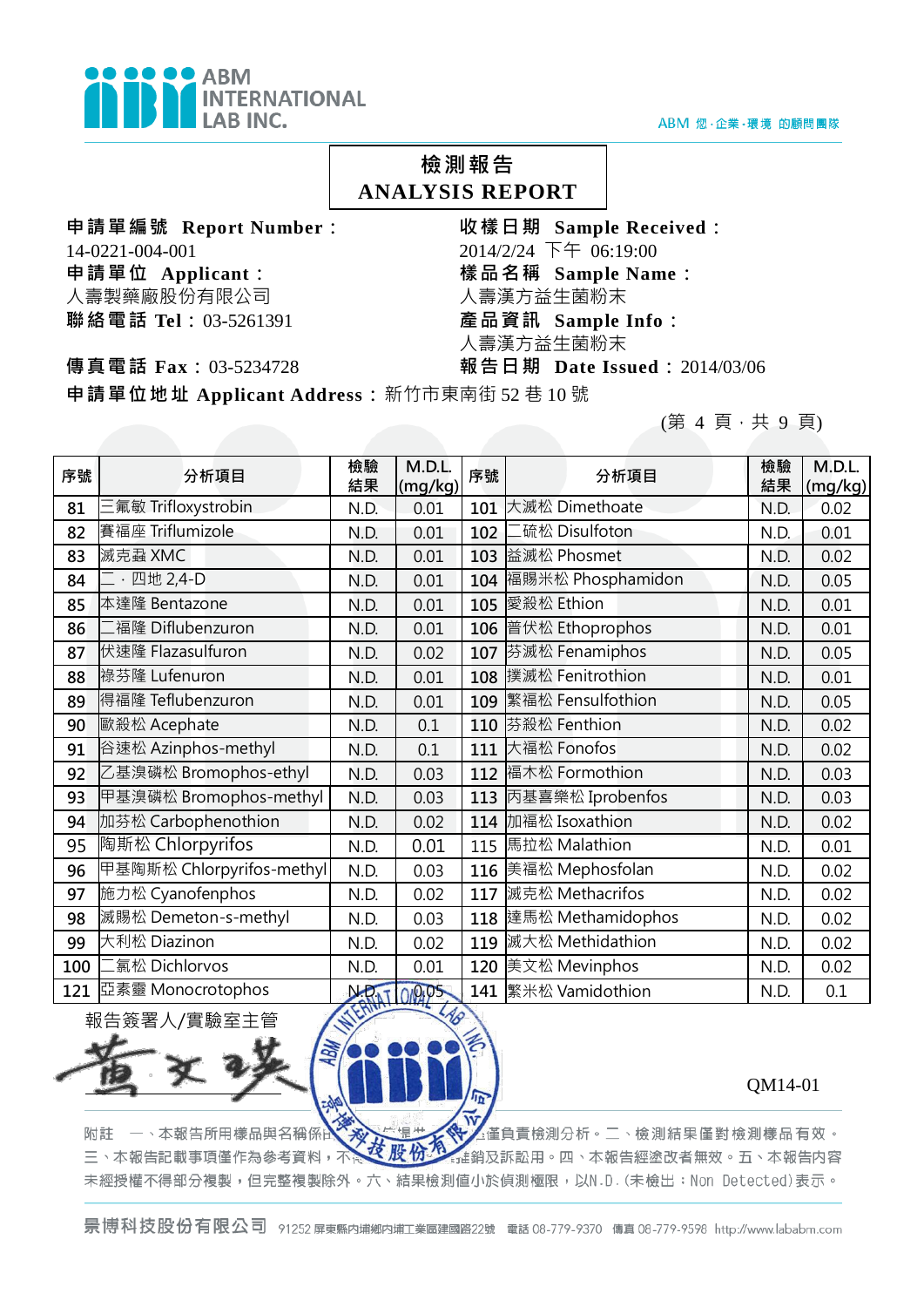

## 檢測報告 **ANALYSIS REPORT**

申請單編號 **Report Number**: 14-0221-004-001 申請單位 **Applicant**: 人壽製藥廠股份有限公司

收樣日期 **Sample Received**: 2014/2/24 下午 06:19:00 樣品名稱 **Sample Name**: 人壽漢方益生菌粉末 聯絡電話 **Tel**:03-5261391 產品資訊 **Sample Info**: 人壽漢方益生菌粉末 傳真電話 **Fax**:03-5234728 報告日期 **Date Issued**:2014/03/06

申請單位地址 **Applicant Address**:新竹市東南街 52 巷 10 號

(第 5 頁,共 9 頁)

| 序號  | 分析項目                   | 檢驗<br>結果 | M.D.L.<br>(mg/kg)   | 序號  | 分析項目                              | 檢驗<br>結果 | M.D.L.<br>(mg/kg) |
|-----|------------------------|----------|---------------------|-----|-----------------------------------|----------|-------------------|
| 122 | 歐滅松 Omethoate          | N.D.     | 0.05                |     | 142 $\alpha$ -蟲必死α -BHC           | N.D.     | 0.003             |
| 123 | 巴拉松 Parathion-ethyl    | N.D.     | 0.01                | 143 | $\alpha$ -可氯丹 $\alpha$ -chlordane | N.D.     | 0.005             |
| 124 | 乙基巴拉松 Parathion-ethyl  | N.D.     | 0.01                | 144 | 阿特靈 Aldrin                        | N.D.     | 0.005             |
| 125 | 賽達松 Phenthoate         | N.D.     | 0.02                | 145 | 亞滅寧 Alpha-cypermethrin            | N.D.     | 0.05              |
| 126 | 福瑞松 Phorate            | N.D.     | 0.01                | 146 | $\beta$ -蟲必死 $\beta$ -BHC         | N.D.     | 0.01              |
| 127 | 裕必松 Phosalone          | N.D.     | 0.03                | 147 | $\beta$ -可氯丹 $\beta$ -chlordane   | N.D.     | 0.003             |
| 128 | 四氯丹 Captafol           | N.D.     | 0.05                | 148 | 倍尼芬 Benfluralin                   | N.D.     | 0.01              |
| 129 | 蓋普丹 Captan             | N.D.     | 0.005               | 149 | 必芬諾 Bifenox                       | N.D.     | 0.01              |
| 130 | 蟎離丹 Chinomethionat     | N.D.     | 0.005               |     | 150 畢芬寧 Bifenthrin                | N.D.     | 0.03              |
| 131 | 乙基亞特松 Pirimiphos-ethyl | N.D.     | 0.01                | 151 | 新殺蟎 Bromopropylate                | N.D.     | 0.02              |
| 132 | 亞特松 Pirimiphos-methyl  | N.D.     | 0.01                | 152 | 布瑞莫 Bupirimate                    | N.D.     | 0.03              |
| 133 | 普硫松 Prothiofos         | N.D.     | 0.01                | 153 | 比達寧 Butralin                      | N.D.     | 0.05              |
| 134 | 白克松 Pyraclofos         | N.D.     | 0.03                | 154 | 福化利 Fluvalinate                   | N.D.     | 0.1               |
| 135 | 白粉松 Pyrazophos         | N.D.     | 0.1                 |     | 155 飛佈達 Heptachlor                | N.D.     | 0.003             |
|     | 136 拜裕松 Quinalphos     | N.D.     | 0.02                |     | 156 環氧飛佈達 Heptachlor epoxide      | N.D.     | 0.005             |
| 137 | 殺力松 Salithion          | N.D.     | 0.02                | 157 | 克凡派 Chlorfenapyr                  | N.D.     | 0.01              |
| 138 | 托福松 Terbufos           | N.D.     | 0.01                |     | 158 克福隆 Chlorfluazuron            | N.D.     | 0.03              |
| 139 | 三落松 Triazophos         | N.D.     | 0.02                | 159 | 克氯蟎 Chloropropylate               | N.D.     | 0.1               |
| 140 | 三氯松 Trichlorfon        | N.D.     | 0.05                | 160 | 四氯異苯睛 Chlorothalonil              | N.D.     | 0.005             |
| 161 | 克氯得 Chlozolinate       | N.D.     | 0.01                | 181 | 可滅蹤 Clomazone                     | N.D.     | 0.01              |
| 162 | 賽扶寧 Cyfluthrin         |          | <b>N-RAT 010:05</b> |     | 182 護汰寧 Fludioxonil               | N.D.     | 0.05              |

報告簽署人/實驗室主管

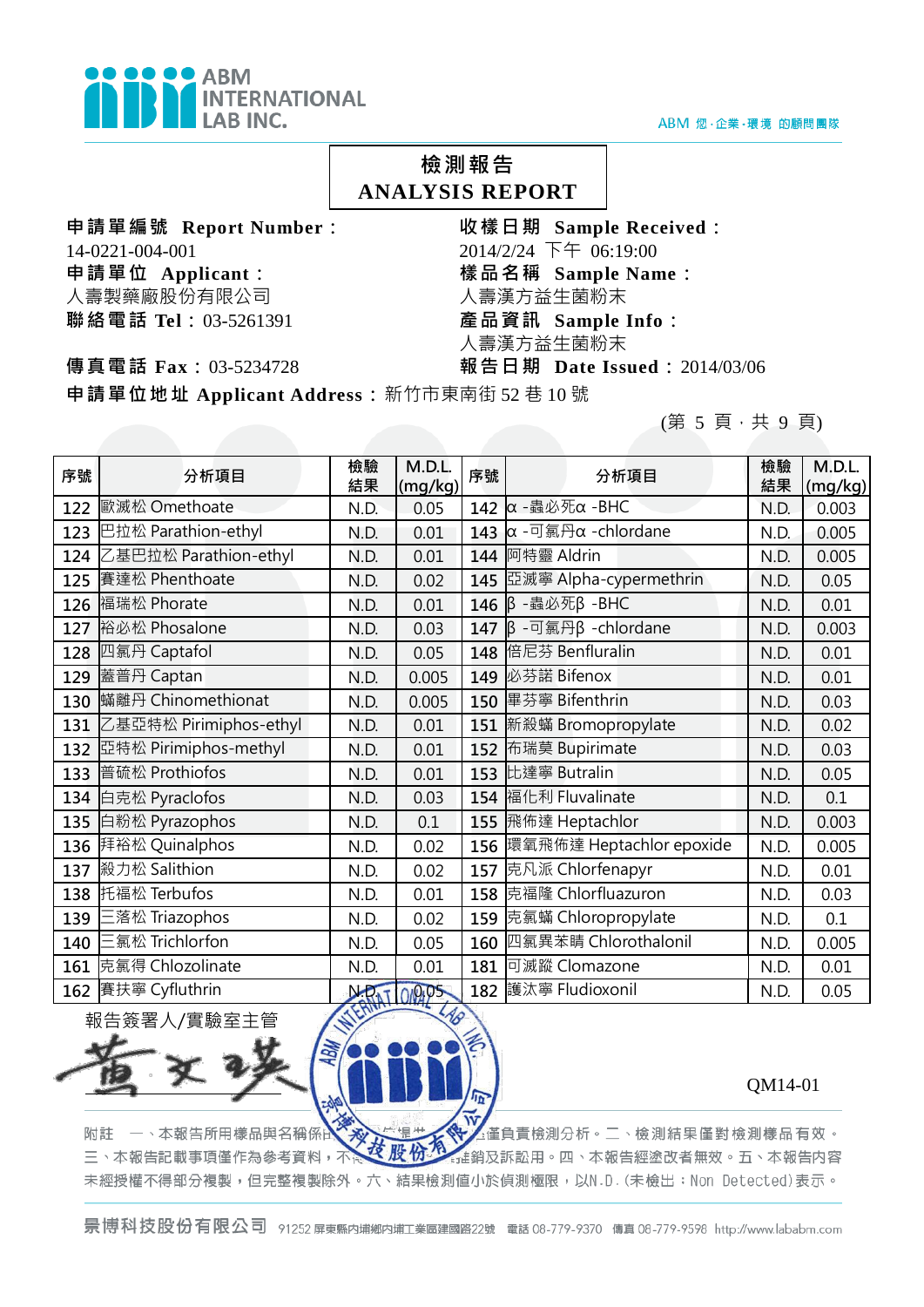

## 檢測報告 **ANALYSIS REPORT**

申請單編號 **Report Number**: 14-0221-004-001 申請單位 **Applicant**: 人壽製藥廠股份有限公司

收樣日期 **Sample Received**: 2014/2/24 下午 06:19:00 樣品名稱 **Sample Name**: 人壽漢方益生菌粉末 聯絡電話 **Tel**:03-5261391 產品資訊 **Sample Info**: 人壽漢方益生菌粉末 傳真電話 **Fax**:03-5234728 報告日期 **Date Issued**:2014/03/06

申請單位地址 **Applicant Address**:新竹市東南街 52 巷 10 號

(第 6 頁 · 共 9 頁)

| 序號  | 分析項目                               | 檢驗<br>結果 | M.D.L.<br>(mg/kg) | 序號  | 分析項目                             | 檢驗<br>結果 | M.D.L.<br>(mg/kg) |
|-----|------------------------------------|----------|-------------------|-----|----------------------------------|----------|-------------------|
| 163 | 賽洛寧 Cyhalothrin                    | N.D.     | 0.01              |     | 183 美氟踪 Metaflumizon             | N.D.     | 0.05              |
| 164 | 賽滅寧 Cypermethrin                   | N.D.     | 0.05              |     | 184 依普同 Iprodione                | N.D.     | 0.05              |
| 165 | 第滅寧 Deltamethrin                   | N.D.     | 0.02              |     | 185 亞賜圃 Isoprothiolane           | N.D.     | 0.02              |
| 166 | 益發靈 Dichlofluanid                  | N.D.     | 0.01              | 186 | 靈丹 Lindane                       | N.D.     | 0.005             |
| 167 | 大克爛 Dicloran                       | N.D.     | 0.01              | 187 | 滅蟻樂 Mirex                        | N.D.     | 0.01              |
| 168 | 地特靈 Dieldrin                       | N.D.     | 0.005             |     | 188 邁克尼 Myclobutanil             | N.D.     | 0.05              |
| 169 | 待克利 Difenoconazole                 | N.D.     | 0.1               | 189 | 平克座 Penconazole                  | N.D.     | 0.02              |
| 170 | 達克利 Diniconazole                   | N.D.     | 0.025             | 190 | 百滅寧 Permethrin                   | N.D.     | 0.2               |
| 171 | 達乃安 Dinitramine                    | N.D.     | 0.005             | 191 | 滴滴易 PP' -DDE                     | N.D.     | 0.003             |
| 172 | $\alpha$ -安殺番 $\alpha$ -Endosulfan | N.D.     | 0.01              | 192 | 滴滴涕 PP' -DDT                     | N.D.     | 0.01              |
| 173 | 安特靈 Endrin                         | N.D.     | 0.005             | 193 | 普拉草 Pretilachlor                 | N.D.     | 0.05              |
|     | 174 益化利 Esfenvalerate              | N.D.     | 0.02              |     | 194 撲克拉 Prochloraz               | N.D.     | 0.03              |
| 175 | 芬瑞莫 Fenarimol                      | N.D.     | 0.02              | 195 | 撲滅寧 Procymidone                  | N.D.     | 0.05              |
| 176 | 芬普寧 Fenpropathrin                  | N.D.     | 0.08              | 196 | 佈飛松 Profenophos                  | N.D.     | 0.02              |
| 177 | 芬化利 Fenvalerate                    | N.D.     | 0.03              |     | 197 普克利 Propiconazole            | N.D.     | 0.03              |
| 178 | 護賽寧 Flucythrinate                  | N.D.     | 0.1               |     | 198 畢達本 Pyridaben                | N.D.     | 0.05              |
| 179 | 毆殺斯 Oxadixyl                       | N.D.     | 0.01              | 199 | 必芬松 Pyridaphenthion              | N.D.     | 0.2               |
| 180 | 免速隆 Bensulfuron-methyl             | N.D.     | 0.01              |     | 200 比芬諾 Pyrifenox                | N.D.     | 0.03              |
| 201 | 得脫蟎 Tetradifon                     | N.D.     | 0.02              | 220 | $\beta$ -安殺番 $\beta$ -Endosulfan | N.D.     | 0.025             |
| 202 | 三泰芬 Triadimefon                    | N.D.     | 0.01              | 221 | 安殺番代謝物 Endosulfan-sulfate        | N.D.     | 0.025             |
| 203 | 三福林 Trifluralin                    |          | N-RAT OIRPL       |     | 222 依普座 Epoxiconazole            | N.D.     | 0.01              |

報告簽署人/實驗室主管



**懂負責檢測分析。二、檢測結果僅對檢測樣品有效。** 附註 一、本報告所用樣品與名稱係 三、本報告記載事項僅作為參考資料 谁銷及訴訟用。四、本報告經塗改者無效。五、本報告内容 末經授權不得部分複製,但完整複製除外。六、結果檢測值小於偵測極限,以N.D.(未檢出;Non Detected)表示。

景博科技股份有限公司 91252 屏東縣内埔鄉内埔工業區建國路22號 電話 08-779-9370 傳真 08-779-9598 http://www.lababm.com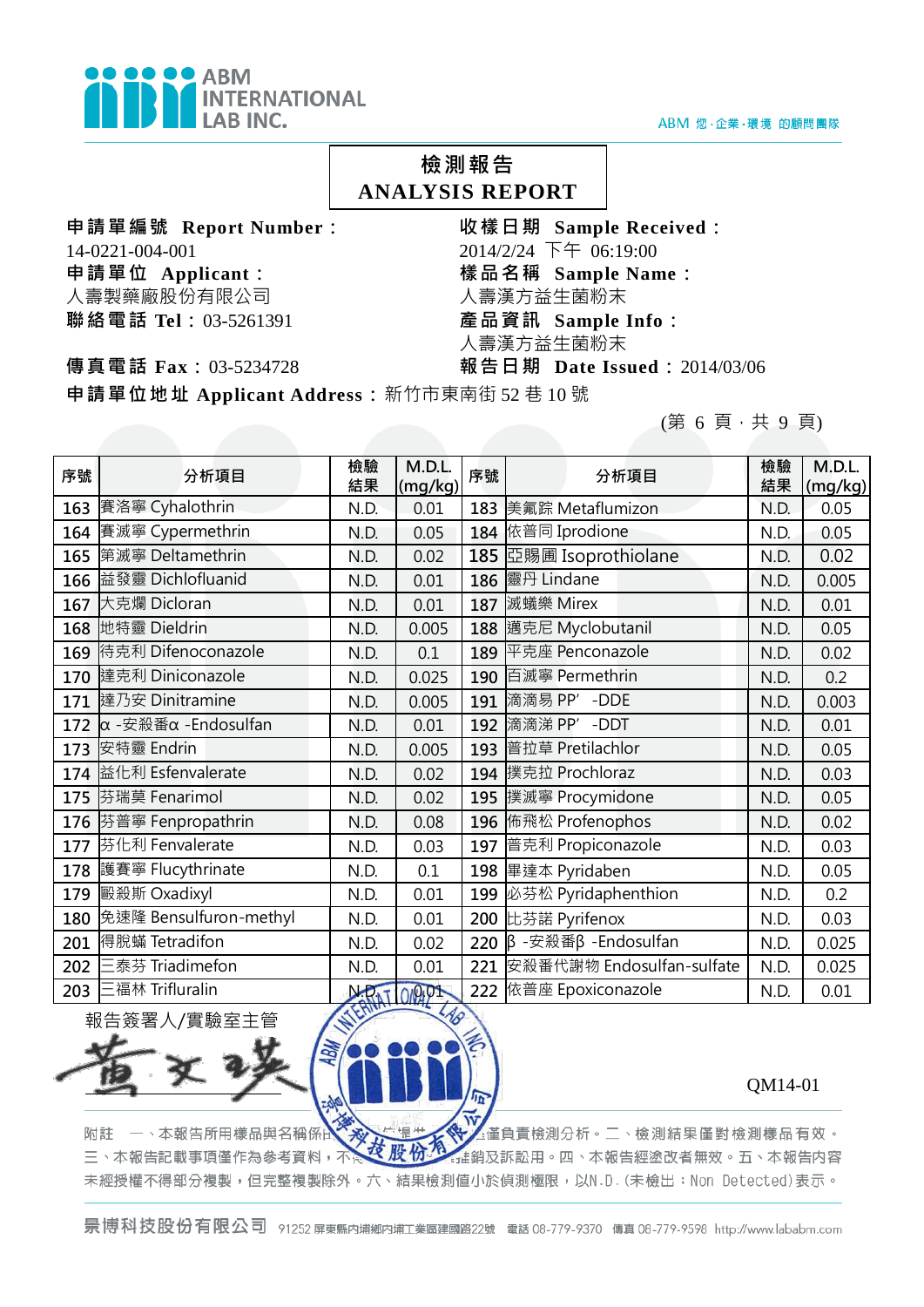

## 檢測報告 **ANALYSIS REPORT**

申請單編號 **Report Number**: 14-0221-004-001 申請單位 **Applicant**: 人壽製藥廠股份有限公司

收樣日期 **Sample Received**: 2014/2/24 下午 06:19:00 樣品名稱 **Sample Name**: 人壽漢方益生菌粉末 聯絡電話 **Tel**:03-5261391 產品資訊 **Sample Info**: 人壽漢方益生菌粉末 傳真電話 **Fax**:03-5234728 報告日期 **Date Issued**:2014/03/06

申請單位地址 **Applicant Address**:新竹市東南街 52 巷 10 號

(第 7 頁,共 9 頁)

| 序號  | 分析項目                   | 檢驗<br>結果 | M.D.L.<br>(mg/kg) | 序號  | 分析項目                                        | 檢驗<br>結果 | M.D.L.<br>(mg/kg) |
|-----|------------------------|----------|-------------------|-----|---------------------------------------------|----------|-------------------|
| 204 | 免克寧 Vinclozolin        | N.D.     | 0.005             | 223 | 芬克座 Fenbuconazole                           | N.D.     | 0.01              |
| 205 | 賽果培 Thiacloprid        | N.D.     | 0.01              |     | 224 芬普福 Fenpropimorph                       | N.D.     | 0.01              |
| 206 | 復祿芬 Oxyfluorfen        | N.D.     | 0.025             | 225 | 熱必斯 Fthalide                                | N.D.     | 0.01              |
| 207 | Pentachloroaniline     | N.D.     | 0.025             |     | 226 菲殺淨 Hexazinone                          | N.D.     | 0.01              |
| 208 | 五氯硝苯 Quintozene (PCNB) | N.D.     | 0.025             | 227 | Methyl pentachlorophenyl<br>sulfide         | N.D.     | 0.025             |
| 209 | 白克列 Boscalid           | N.D.     | 0.025             |     | 228 2,4-滴滴涕 o,p'-DDT                        | N.D.     | 0.01              |
| 210 | 環磺隆 Cyclosulfamuron    | N.D.     | 0.01              | 229 | 大克蟎降解物 4,4'<br>-dichlorobenzophenone (DCBP) | N.D.     | 0.01              |
| 211 | 凡殺同 Famoxadone         | N.D.     | 0.05              |     | 大克蟎 Dicofol                                 | N.D.     | 0.02              |
| 212 | 滅特座 Metconazole        | N.D.     | 0.01              | 230 | δ- 蟲必死δ-BHC                                 | N.D.     | 0.01              |
| 213 | 百克敏 Pyraclostrobin     | N.D.     | 0.01              | 231 | 佈生 Benthiazole                              | N.D.     | 0.025             |
| 214 | 伏寄普 Fluazifop-P-butyl  | N.D.     | 0.01              | 232 | 加普胺 Carpropamid                             | N.D.     | 0.01              |
| 215 | 脱芬瑞 Tolfenpyrad        | N.D.     | 0.01              | 233 | 剋安勃 Chlorantraniliprole                     | N.D.     | 0.01              |
| 216 | 快諾芬 Quinoxyfen         | N.D.     | 0.01              | 234 | 克芬蟎 Clofentezine                            | N.D.     | 0.01              |
| 217 | 歐蟎多 Propargite         | N.D.     | 0.01              | 235 | 賽芬螨 Cyflumetofen                            | N.D.     | 0.01              |
| 218 | 阿巴汀 Abamection         | N.D.     | 0.025             |     | 236 克絕 Cymoxanil                            | N.D.     | 0.025             |
| 219 | 4,4-滴滴滴 p,p'-DDD       | N.D.     | 0.01              | 237 | 賽普洛 Cyprodinil                              | N.D.     | 0.01              |
| 238 | 汰草滅 Dimethenamid       | N.D.     | 0.01              | 245 | 滅芬諾 Methoxyfenozide                         | N.D.     | 0.01              |
| 239 | 依瑞莫 Ethirimol          | N.D.     | 0.025             |     | 246 賜派芬 Spirodiclofen                       | N.D.     | 0.01              |
| 240 | 依殺蟎 Etoxazole          | N.D.     | 0.01              | 247 | 得芬諾 Tebufenozide                            | N.D.     | 0.01              |



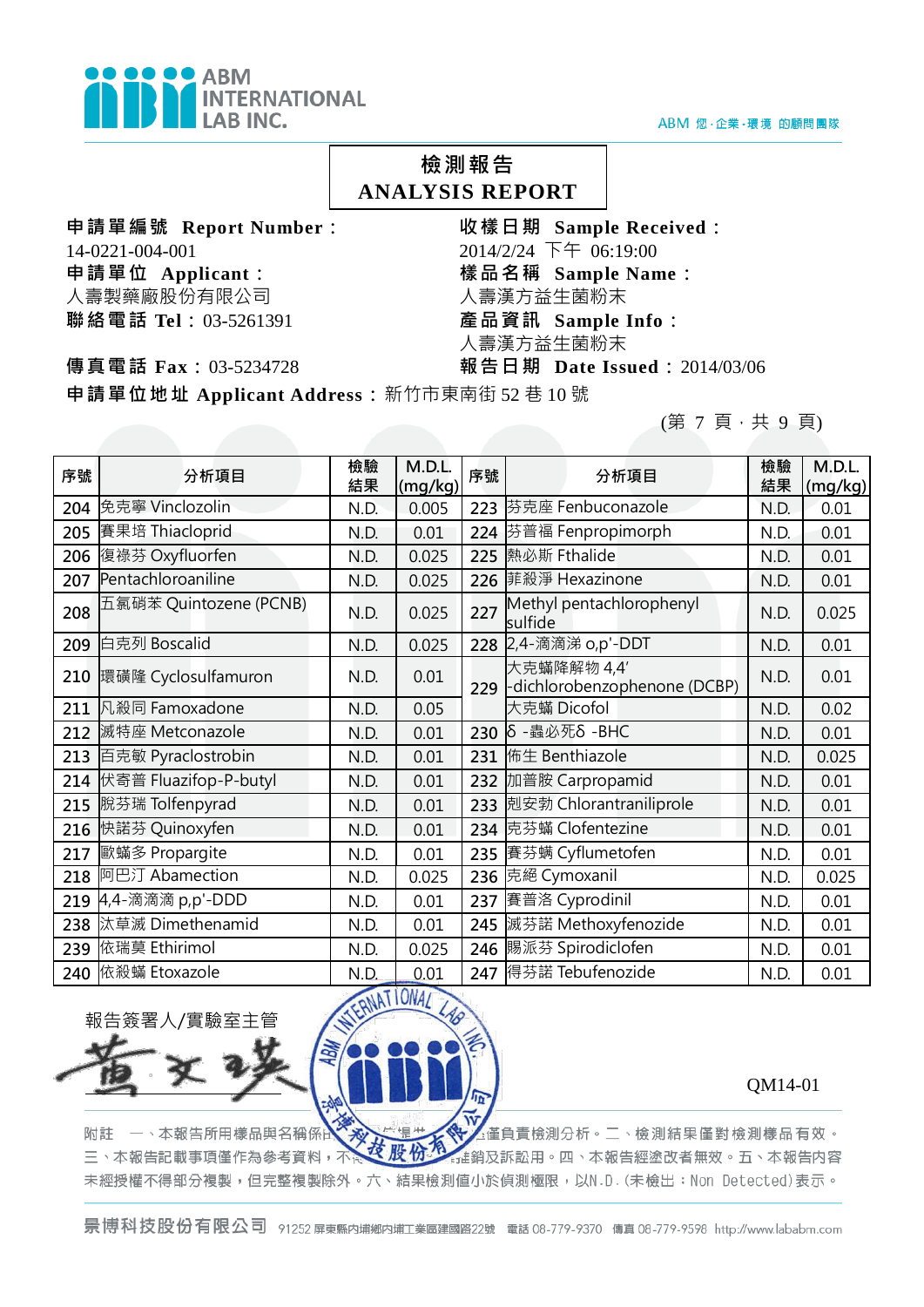

# 檢測報告 **ANALYSIS REPORT**

申請單編號 **Report Number**: 14-0221-004-001 申請單位 **Applicant**: 人壽製藥廠股份有限公司

收樣日期 **Sample Received**: 2014/2/24 下午 06:19:00 樣品名稱 **Sample Name**: 人壽漢方益生菌粉末 聯絡電話 **Tel**:03-5261391 產品資訊 **Sample Info**: 人壽漢方益生菌粉末 傳真電話 **Fax**:03-5234728 報告日期 **Date Issued**:2014/03/06

申請單位地址 **Applicant Address**:新竹市東南街 52 巷 10 號

(第 8 頁,共 9 頁)

| 序號 | 分析項目                 | 檢驗<br>結果 | M.D.L.<br>(mg/kg) | 序號  | 分析項目                 | 檢驗<br>結果 | M.D.L.<br>$\vert$ (mg/kg) $\vert$ |
|----|----------------------|----------|-------------------|-----|----------------------|----------|-----------------------------------|
|    | 241 芬諾克 Fenoxycarb   | N.D.     | 0.025             |     | 248 得芬瑞 Tebufenpyrad | N.D.     | 0.01                              |
|    | 242 氟尼胺 Flonicamid   | N.D.     | 0.05              |     | 249 得殺草 Tepraloxydim | N.D      | 0.01                              |
|    | 243 氟比來 Fluopicolide | N.D.     | 0.01              |     | 250 三賽唑 Tricyclazole | N.D.     | 0.01                              |
|    | 244 美氟踪 Metaflumizon | N.D.     | 0.05              | 251 | 賽福寧 Triforine        | N.D      | 0.025                             |